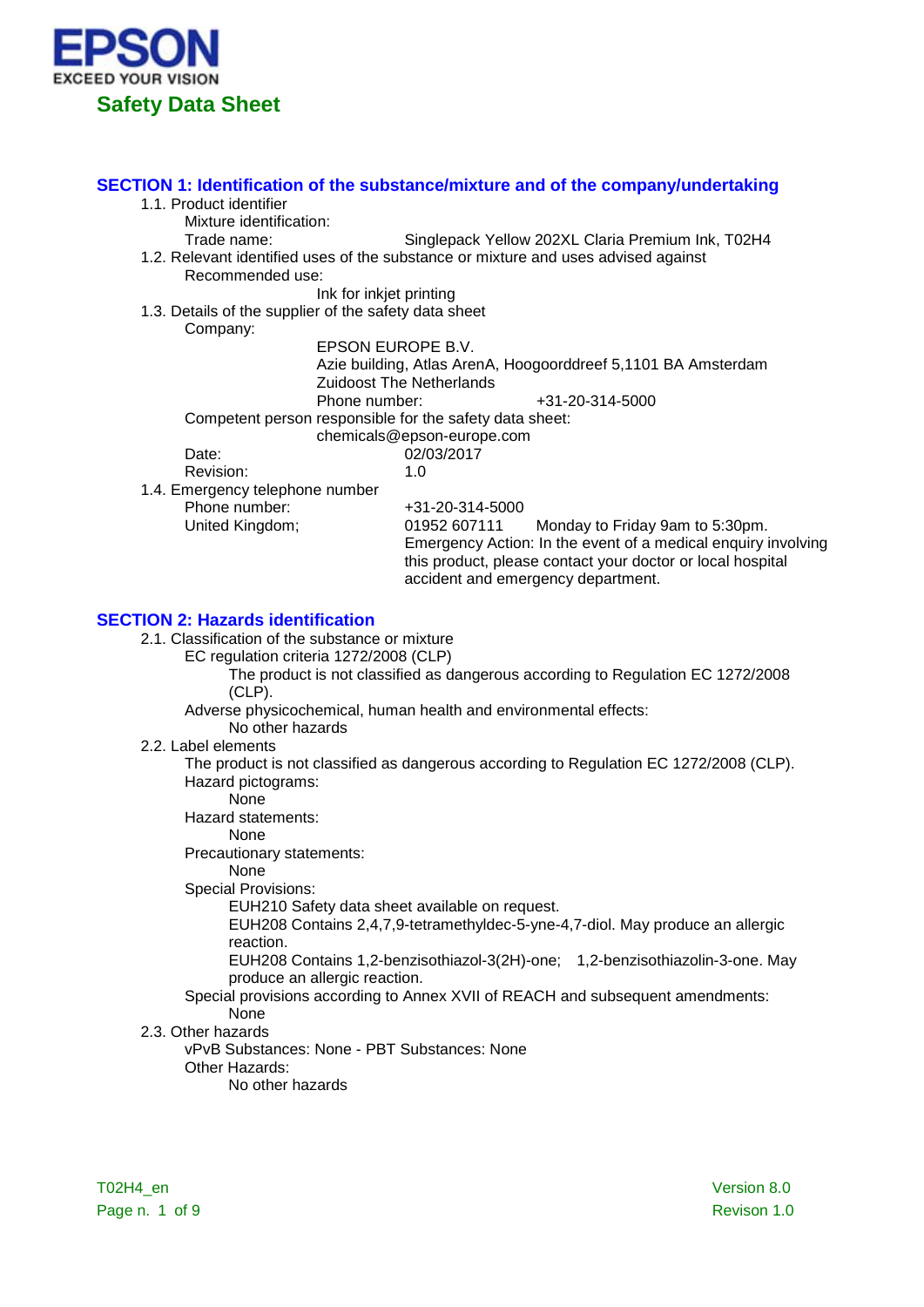

# **SECTION 3: Composition/information on ingredients**

- 3.1. Substances
	- No
- 3.2. Mixtures

Hazardous components within the meaning of the CLP regulation and related classification:

| Qty                | <b>Name</b>                                                                              | <b>Ident. Number</b>            |                                                                          | <b>Classification</b>                                                                                                                                                            |
|--------------------|------------------------------------------------------------------------------------------|---------------------------------|--------------------------------------------------------------------------|----------------------------------------------------------------------------------------------------------------------------------------------------------------------------------|
| $65% \sim$<br>80%  | Water                                                                                    | CAS:<br>EC:                     | 7732-18-5<br>231-791-2                                                   | The product is not classified as<br>dangerous according to<br>Regulation EC 1272/2008 (CLP).                                                                                     |
| $10\% -$<br>12.5%  | Glycerol                                                                                 | CAS:<br>EC:                     | $56 - 81 - 5$<br>200-289-5                                               | The product is not classified as<br>dangerous according to<br>Regulation EC 1272/2008 (CLP).                                                                                     |
| $7\%$ ~<br>10%     | 2-[2-(2-butoxyethoxy)et<br>hoxy]ethanol;<br>TEGBE; triethylene<br>glycol monobutyl ether | Index<br>number:<br>CAS:<br>EC: | 603-183-00-0<br>143-22-6<br>205-592-6<br>REACH No.: 01-21194751<br>07-38 | ♦<br>3.3/1 Eye Dam. 1 H318                                                                                                                                                       |
| $0.25%$ ~<br>0.5%  | 2,4,7,9-tetramethyldec-<br>5-yne-4,7-diol                                                | CAS:<br>EC:                     | 126-86-3<br>204-809-1                                                    | 3.3/1 Eye Dam. 1 H318<br>3.4.2/1B Skin Sens. 1B H317<br>4.1/C3 Aquatic Chronic 3 H412                                                                                            |
| $0.25\%$ ~<br>0.5% | Triethanol amine                                                                         | CAS:<br>EC:                     | $102 - 71 - 6$<br>203-049-8                                              | The product is not classified as<br>dangerous according to<br>Regulation EC 1272/2008 (CLP).                                                                                     |
| $< 0.05\%$         | 1,2-benzisothiazol-3(2<br>H)-one;<br>1,2-benzisothiazolin-3-<br>one                      | Index<br>number:<br>CAS:<br>EC: | 613-088-00-6<br>2634-33-5<br>220-120-9                                   | ◇<br>3.1/4/Oral Acute Tox. 4 H302<br>◇<br>3.2/2 Skin Irrit. 2 H315<br>♦<br>3.3/1 Eye Dam. 1 H318<br>3.4.2/1-1A-1B Skin Sens.<br>1,1A,1B H317<br>◇<br>4.1/A1 Aquatic Acute 1 H400 |

# **SECTION 4: First aid measures**

- 4.1. Description of first aid measures
	- In case of skin contact:

Wash with plenty of water and soap.

In case of eyes contact:

In case of contact with eyes, rinse immediately with plenty of water and seek medical advice.

In case of Ingestion:

Do not under any circumstances induce vomiting. OBTAIN A MEDICAL EXAMINATION IMMEDIATELY.

In case of Inhalation:

Remove casualty to fresh air and keep warm and at rest.

4.2. Most important symptoms and effects, both acute and delayed

None

4.3. Indication of any immediate medical attention and special treatment needed Treatment:

None

T02H4\_en Version 8.0 Page n. 2 of 9 Revison 1.0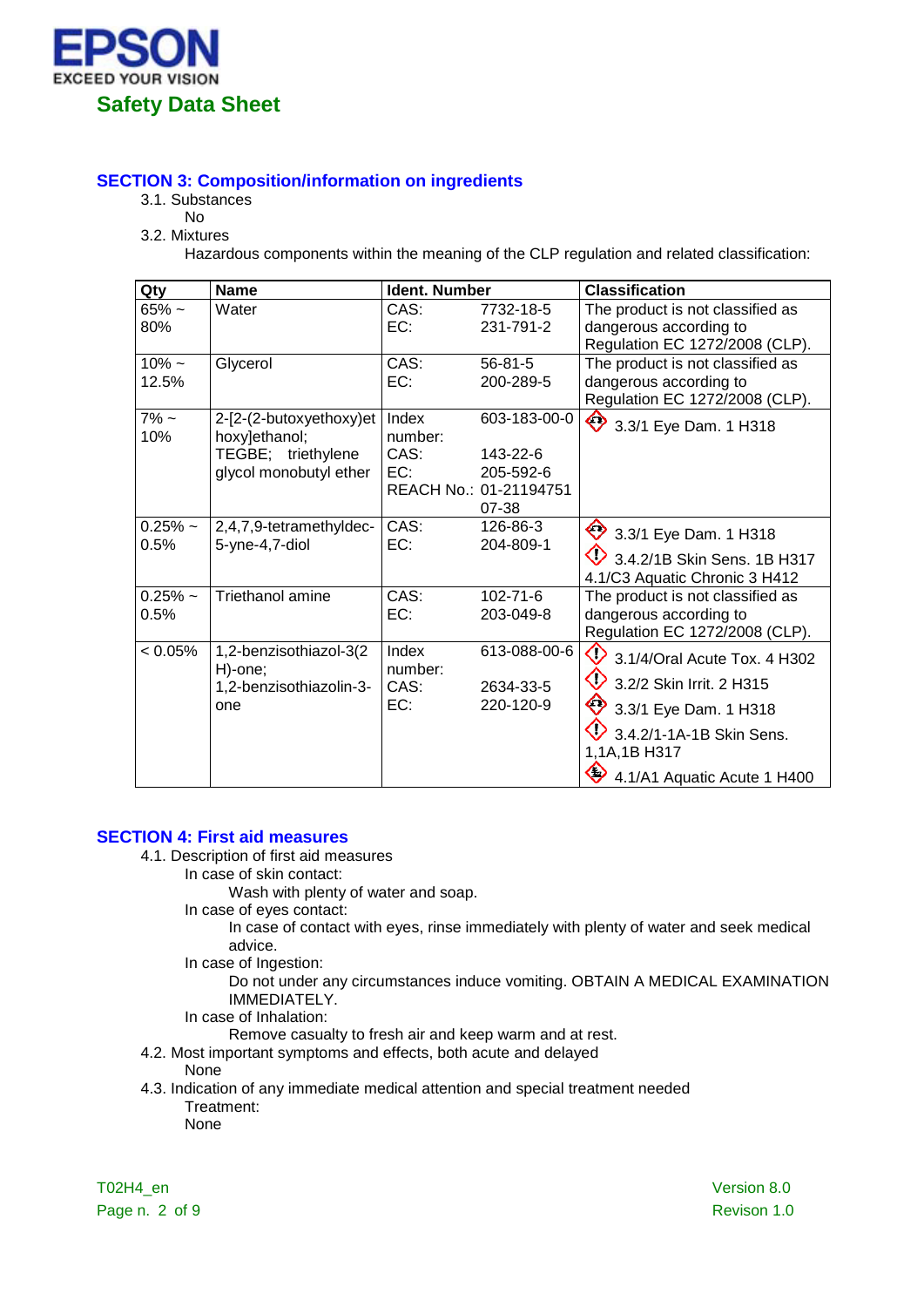

## **SECTION 5: Firefighting measures**

- 5.1. Extinguishing media
	- Suitable extinguishing media:
	- Water.

Carbon dioxide (CO2).

Extinguishing media which must not be used for safety reasons: None in particular.

- 5.2. Special hazards arising from the substance or mixture Do not inhale explosion and combustion gases. Burning produces heavy smoke.
- 5.3. Advice for firefighters

Use suitable breathing apparatus .

Collect contaminated fire extinguishing water separately. This must not be discharged into drains.

Move undamaged containers from immediate hazard area if it can be done safely.

### **SECTION 6: Accidental release measures**

- 6.1. Personal precautions, protective equipment and emergency procedures
	- Wear personal protection equipment.
	- Remove persons to safety.

See protective measures under point 7 and 8.

6.2. Environmental precautions

Do not allow to enter into soil/subsoil. Do not allow to enter into surface water or drains. Retain contaminated washing water and dispose it.

In case of gas escape or of entry into waterways, soil or drains, inform the responsible authorities.

Suitable material for taking up: absorbing material, organic, sand

6.3. Methods and material for containment and cleaning up

- Wash with plenty of water.
- 6.4. Reference to other sections See also section 8 and 13

# **SECTION 7: Handling and storage**

- 7.1. Precautions for safe handling Avoid contact with skin and eyes, inhalation of vapours and mists. Do not eat or drink while working. See also section 8 for recommended protective equipment.
- 7.2. Conditions for safe storage, including any incompatibilities
	- Keep away from food, drink and feed. Incompatible materials: None in particular. Instructions as regards storage premises: Adequately ventilated premises.
- 7.3. Specific end use(s) None in particular

### **SECTION 8: Exposure controls/personal protection**

- 8.1. Control parameters
	- Glycerol CAS: 56-81-5

- OEL Type: OSHA - LTE: 5 mg/m3 - Notes: PEL, as mist, respirable fraction - OEL Type: OSHA - LTE: 15 mg/m3 - Notes: PEL, as mist, total dust DNEL Exposure Limit Values No data available

PNEC Exposure Limit Values

T02H4\_en Version 8.0 Page n. 3 of 9 Revison 1.0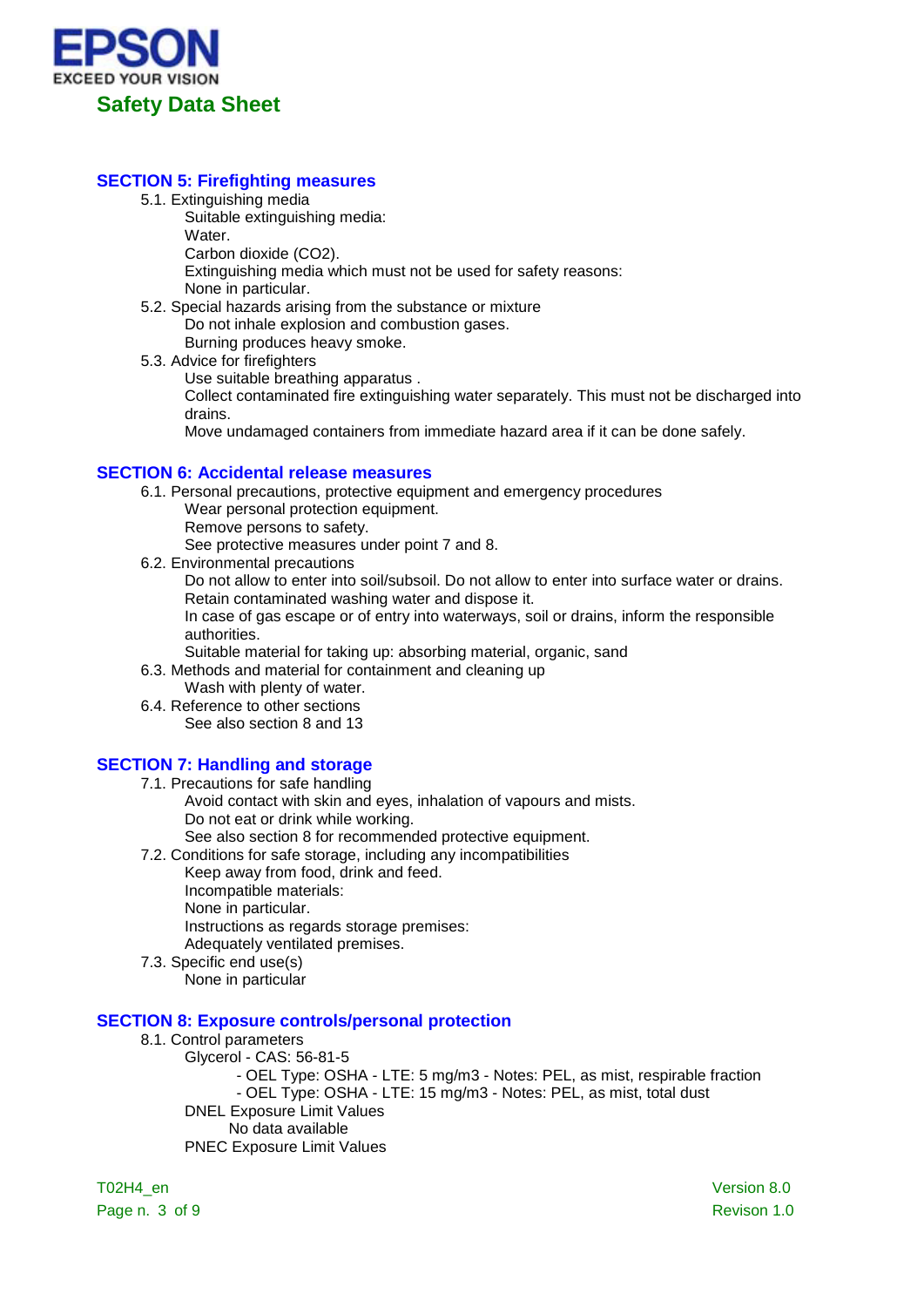

2-[2-(2-butoxyethoxy)ethoxy]ethanol; TEGBE; triethylene glycol monobutyl ether - CAS: 143-22-6

Target: Fresh Water - Value: 1.5 mg/l

Target: Freshwater sediments - Value: 5.77 mg/kg

Target: Marine water - Value: 0.15 mg/l

Target: Marine water sediments - Value: 0.13 mg/kg

- Target: Microorganisms in sewage treatments Value: 200 mg/l
- 2,4,7,9-tetramethyldec-5-yne-4,7-diol CAS: 126-86-3
	- Target: Fresh Water Value: 0.04 mg/l

Target: Marine water - Value: 0.004 mg/l

- Target: Freshwater sediments Value: 0.32 mg/kg
- Target: Marine water sediments Value: 0.032 mg/kg

8.2. Exposure controls

Eye protection:

Not needed for normal use. Anyway, operate according good working practices. Protection for skin:

- No special precaution must be adopted for normal use.
- Protection for hands:

Not needed for normal use.

Respiratory protection:

Not needed for normal use.

Thermal Hazards:

None

Environmental exposure controls:

None

Appropriate engineering controls:

None

#### **SECTION 9: Physical and chemical properties**

9.1. Information on basic physical and chemical properties Appearance and colour: <br>
Odour: Slightly<br>
Odour: Slightly Slightly Odour threshold:  $\overline{OA} = 8.7 \times 9.7$  at the bH: pH: 8.7 ~ 9.7 at 20 °C Melting point / freezing point: No data available<br>
Initial boiling point and boiling range: No data available Initial boiling point and boiling range: No data available<br>Solid/gas flammability: No data available Solid/gas flammability:<br>
Unner/lower flammability or explosive limits: No data available Upper/lower flammability or explosive limits: Vapour density:<br>
Flash point:<br>
Flash point:<br>
No data available Flash point:<br>
Evaporation rate:<br>
Evaporation rate:<br>
No data available No data available Vapour pressure: No data available Solubility in water: Complete Solubility in oil: No data available Partition coefficient (n-octanol/water): No data available<br>Auto-ignition temperature: No data available Auto-ignition temperature: Decomposition temperature: No data available Viscosity:  $\leq$  5 mPa·s at 20 °C <br>Explosive properties:  $\leq$  No data available Explosive properties: Oxidizing properties: No data available 9.2. Other information<br>Miscibility: No data available Fat Solubility: No data available Conductivity: Conductivity: No data available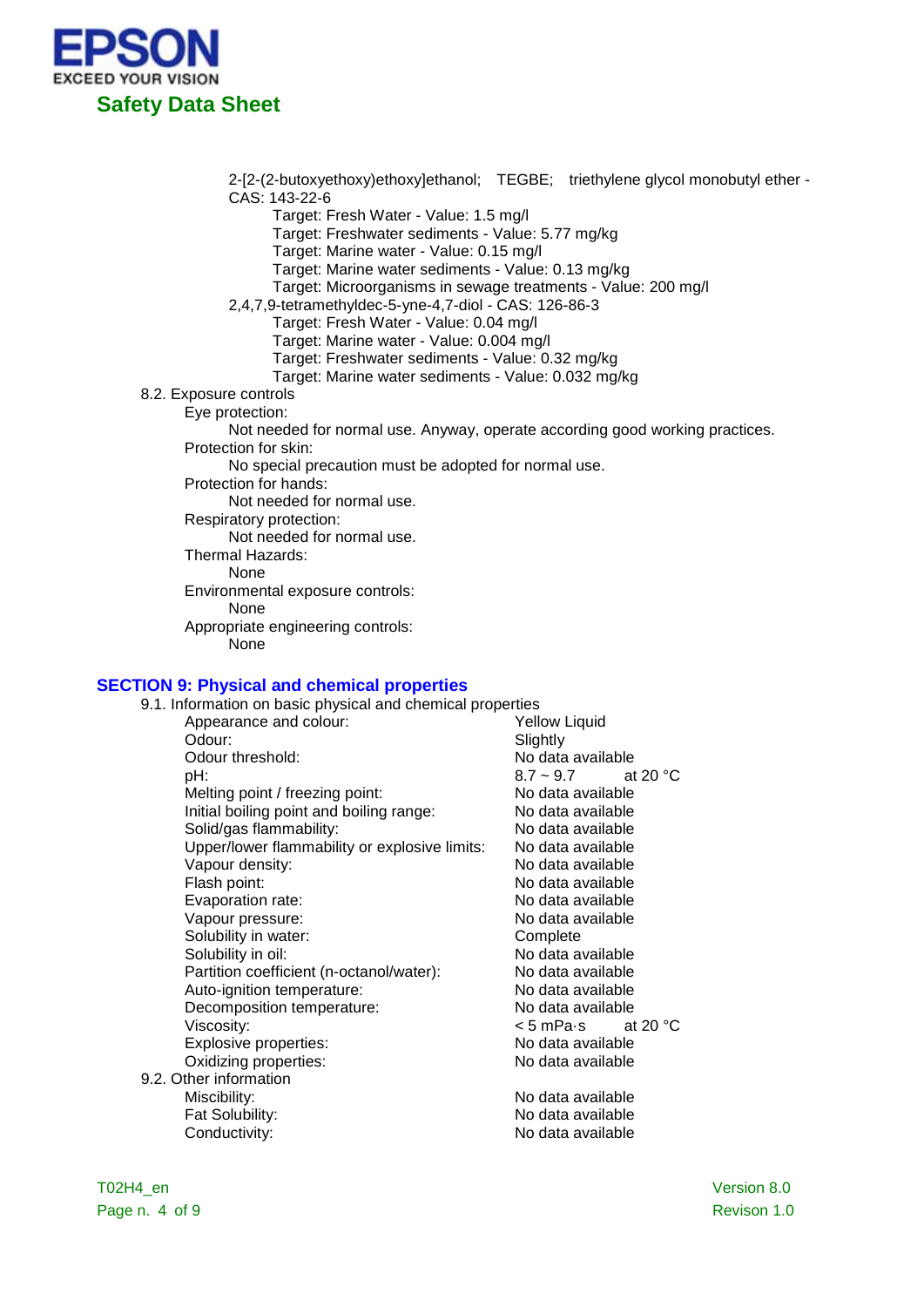

## **SECTION 10: Stability and reactivity**

- 10.1. Reactivity
- Stable under normal conditions 10.2. Chemical stability
- Stable under normal conditions
- 10.3. Possibility of hazardous reactions None
- 10.4. Conditions to avoid Stable under normal conditions.
- 10.5. Incompatible materials None in particular.
- 10.6. Hazardous decomposition products None.

# **SECTION 11: Toxicological information**

11.1. Information on toxicological effects

- Toxicological information of the mixture:
	- f) carcinogenicity:
		- Does not contain carcinogens (Ref. 1)

g) reproductive toxicity:

Does not contain reproductive toxicity and developmental toxic substances (Ref. 2)

Toxicological information of the main substances found in the mixture:

Glycerol - CAS: 56-81-5

a) acute toxicity:

Test: LD50 - Route: Oral - Species: Guinea pig = 7750 mg/kg - Source: Journal of Industrial Hygiene and Toxicology. Vol. 23, Pg. 259, 1941

Test: LDLo - Route: Oral - Species: Human = 1428 mg/kg - Source: "Toxicology of Drugs and Chemicals," Deichmann, W.B., New York, Academic Press, Inc., 1969Vol. -, Pg. 288, 1969.

2-[2-(2-butoxyethoxy)ethoxy]ethanol; TEGBE; triethylene glycol monobutyl ether - CAS: 143-22-6

a) acute toxicity:

Test: LD50 - Route: Dermal - Species: Rabbit = 3.54 ml/kg - Source: American Industrial Hygiene Association Journal. Vol. 23, Pg. 95, 1962.

Test: LD50 - Route: Oral - Species: Rat = 5300 mg/kg - Source: Office of Toxic Substances Report. Vol. OTS,

2,4,7,9-tetramethyldec-5-yne-4,7-diol - CAS: 126-86-3

a) acute toxicity:

Test: LD50 - Route: Dermal - Species: Rat > 2000 mg/kg

b) skin corrosion/irritation:

Test: Skin Irritant - Species: Rabbit Mild irritant

c) serious eye damage/irritation:

Test: Eye Irritant - Species: Rabbit Highly irritating

d) respiratory or skin sensitisation:

Test: Skin Sensitisation - Route: LLNA - Species: Mouse Sensitiser e) germ cell mutagenicity:

Test: Mutagenesis - Species: Salmonella Typhimurium Negative Triethanol amine - CAS: 102-71-6

a) acute toxicity:

Test: LD50 - Route: Oral - Species: Guinea pig = 2200 mg/kg - Source:

"Toxicometric Parameters of Industrial Toxic Chemicals Under Single Exposure,"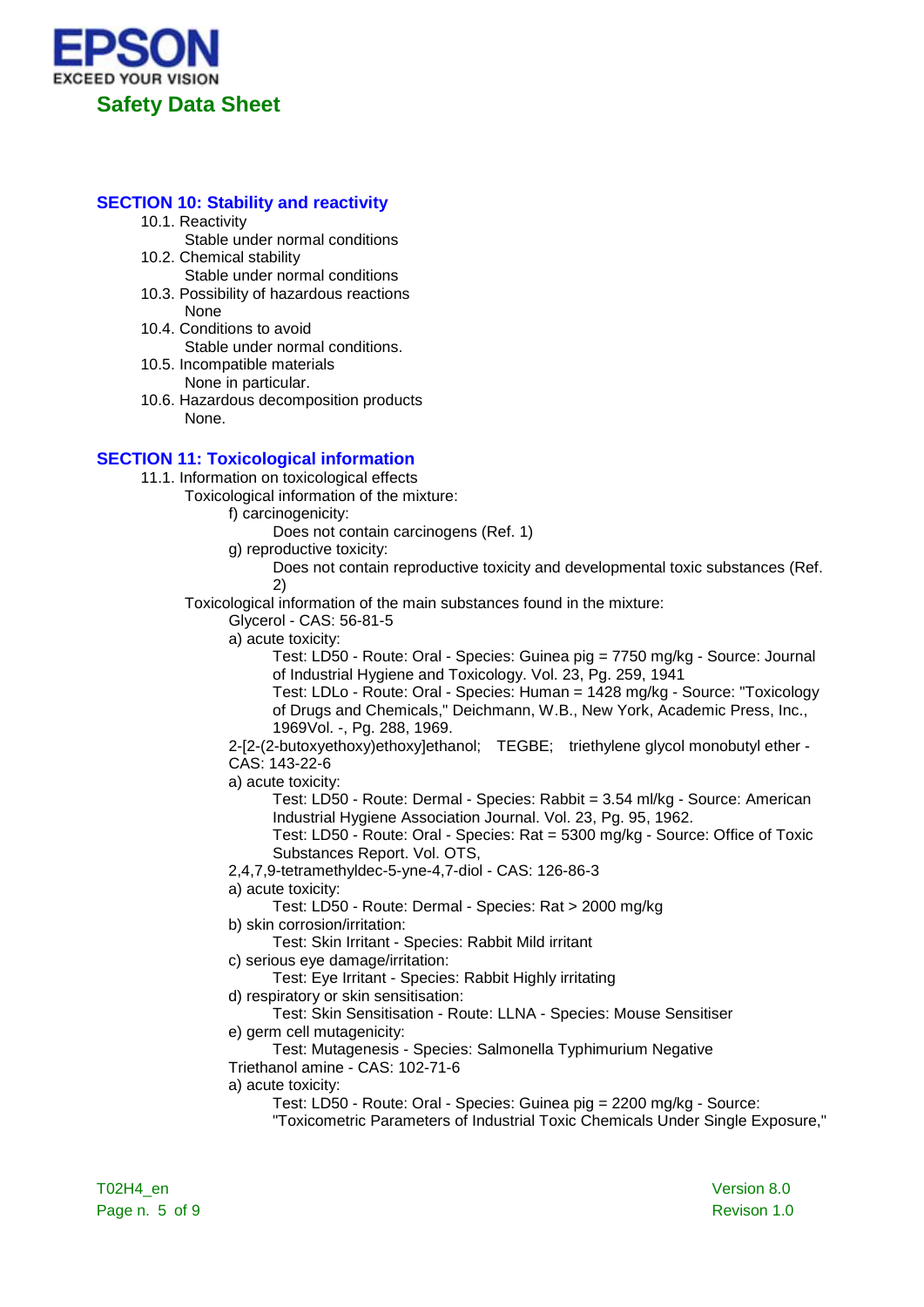

Izmerov, N.F., et al., Moscow, Centre of International Projects, GKNT, 1982Vol. -, Pg. 114, 1982.

Test: LD50 - Route: Oral - Species: Mouse = 5846 mg/kg - Source: Science Reports of the Research Institutes, Tohoku University, Series C: Medicine. Vol. 36(1-4), Pg. 10, 1989.

If not differently specified, the information required in Regulation (EU) 2015/830 listed below must be considered as 'No data available':

- a) acute toxicity;
- b) skin corrosion/irritation;
- c) serious eye damage/irritation;
- d) respiratory or skin sensitisation;
- e) germ cell mutagenicity;
- f) carcinogenicity;
- g) reproductive toxicity;
- h) STOT-single exposure;
- i) STOT-repeated exposure;
- j) aspiration hazard.

### **SECTION 12: Ecological information**

12.1. Toxicity

Adopt good working practices, so that the product is not released into the environment.

- 2,4,7,9-tetramethyldec-5-yne-4,7-diol CAS: 126-86-3
- a) Aquatic acute toxicity:
	- Endpoint: LC50 Species: Fish = 36 mg/l Duration h: 96
	- Endpoint: EC50 Species: Daphnia = 88 mg/l Duration h: 48
	- Endpoint: EC50 Species: Algae = 15 mg/l Duration h: 72
- c) Bacteria toxicity:
	- Endpoint: EC50 Species: activated sludge = mg/l
- 12.2. Persistence and degradability
- No data available
- 12.3. Bioaccumulative potential
	- No data available
- 12.4. Mobility in soil
	- No data available
- 12.5. Results of PBT and vPvB assessment
	- vPvB Substances: None PBT Substances: None
- 12.6. Other adverse effects None
	-

#### **SECTION 13: Disposal considerations**

13.1. Waste treatment methods

Recover if possible. In so doing, comply with the local and national regulations currently in force.

#### **SECTION 14: Transport information**

14.1. UN number

Not classified as dangerous in the meaning of transport regulations.

- 14.2. UN proper shipping name
	- No data available
- 14.3. Transport hazard class(es) No data available
- 14.4. Packing group
	- No data available

Page n. 6 of 9 Revison 1.0

T02H4\_en Version 8.0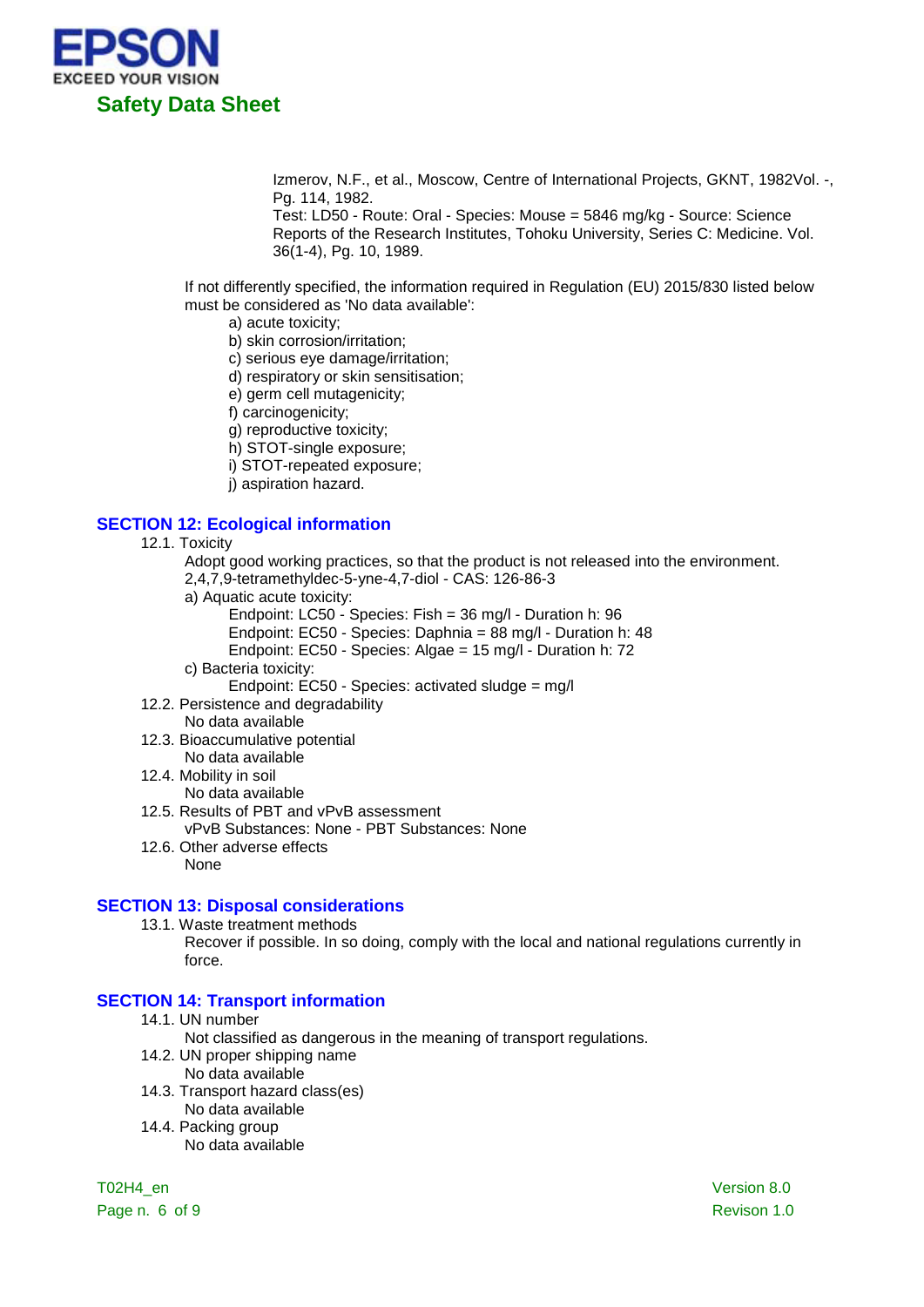

- 14.5. Environmental hazards
	- No data available
- 14.6. Special precautions for user No data available
- 14.7. Transport in bulk according to Annex II of MARPOL73/78 and the IBC Code No data available

# **SECTION 15: Regulatory information**

15.1. Safety, health and environmental regulations/legislation specific for the substance or mixture Dir. 98/24/EC (Risks related to chemical agents at work) Dir. 2000/39/EC (Occupational exposure limit values) Regulation (EC) n. 1907/2006 (REACH) Regulation (EC) n. 1272/2008 (CLP) Regulation (EC) n. 790/2009 (ATP 1 CLP) and (EU) n. 758/2013 Regulation (EU) 2015/830 Regulation (EU) n. 286/2011 (ATP 2 CLP) Regulation (EU) n. 618/2012 (ATP 3 CLP) Regulation (EU) n. 487/2013 (ATP 4 CLP) Regulation (EU) n. 944/2013 (ATP 5 CLP) Regulation (EU) n. 605/2014 (ATP 6 CLP) Restrictions related to the product or the substances contained according to Annex XVII Regulation (EC) 1907/2006 (REACH) and subsequent modifications: Restrictions related to the product: No restriction. Restrictions related to the substances contained: No restriction. Where applicable, refer to the following regulatory provisions : Directive 2003/105/CE ('Activities linked to risks of serious accidents') and subsequent amendments. Regulation (EC) nr 648/2004 (detergents). 1999/13/EC (VOC directive)

Provisions related to directives 82/501/EC(Seveso), 96/82/EC(Seveso II):

No data available

15.2. Chemical safety assessment

No

### **SECTION 16: Other information**

Full text of phrases referred to in Section 3:

H318 Causes serious eye damage.

H317 May cause an allergic skin reaction.

H412 Harmful to aquatic life with long lasting effects.

H302 Harmful if swallowed.

H315 Causes skin irritation.

H400 Very toxic to aquatic life.

| <b>Hazard class and</b><br>hazard category | Code                | <b>Description</b>                   |
|--------------------------------------------|---------------------|--------------------------------------|
| Acute Tox. 4                               | 3.1/4/Oral          | Acute toxicity (oral), Category 4    |
| Skin Irrit. 2                              | 3.2/2               | Skin irritation, Category 2          |
| Eye Dam. 1                                 | 3.3/1               | Serious eye damage, Category 1       |
| Skin Sens. 1,1A,1B                         | $3.4.2/1 - 1A - 1B$ | Skin Sensitisation, Category 1,1A,1B |
| Skin Sens. 1B                              | 3.4.2/1B            | Skin Sensitisation, Category 1B      |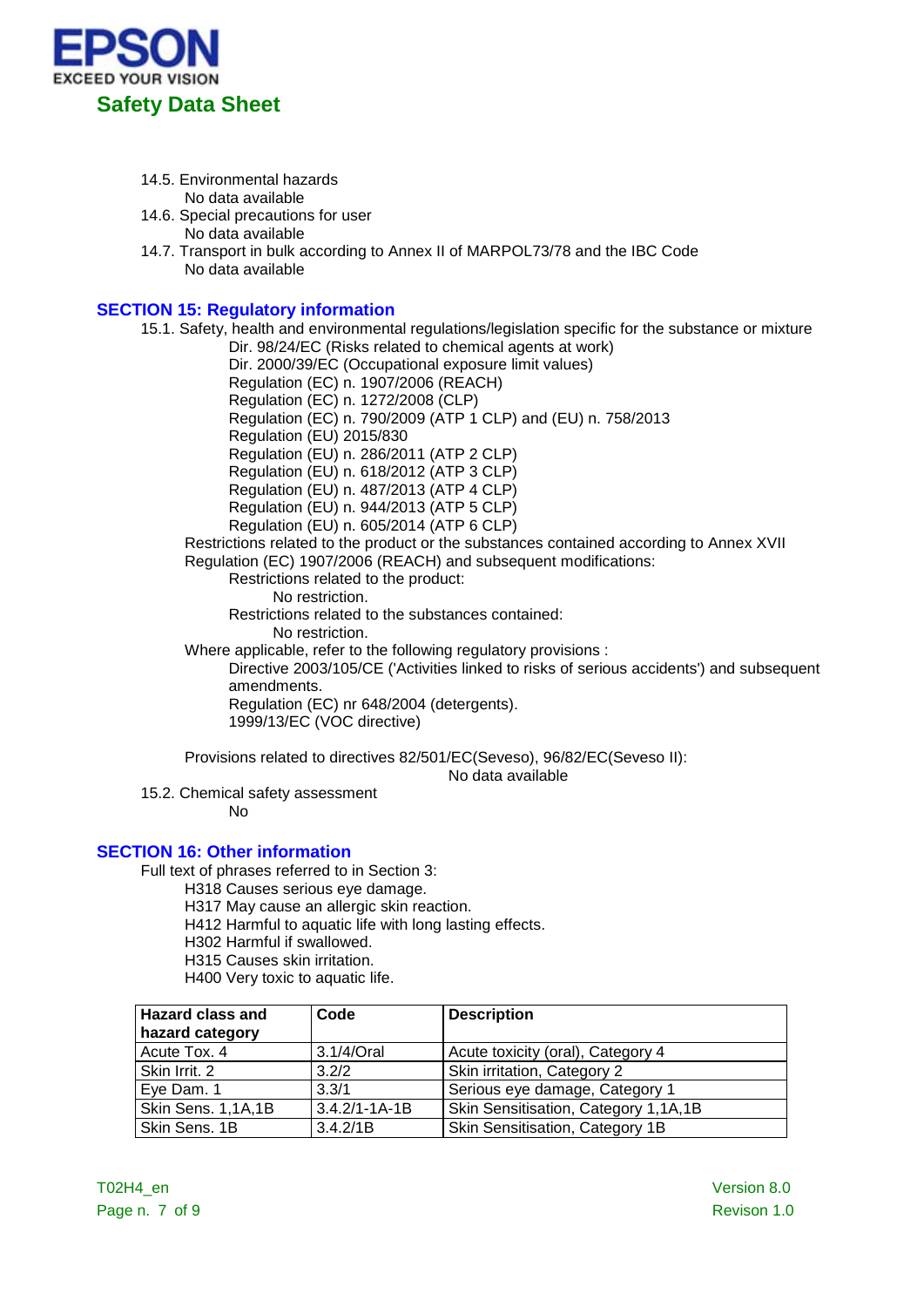

| l Aguatic Acute 1 | 4.1/A1 | Acute aquatic hazard, category 1               |
|-------------------|--------|------------------------------------------------|
| Aquatic Chronic 3 | 4.1/C3 | Chronic (long term) aquatic hazard, category 3 |

This safety data sheet has been completely updated in compliance to Regulation 2015/830. This document was prepared by a competent person who has received appropriate training. Main bibliographic sources:

ECDIN - Environmental Chemicals Data and Information Network - Joint Research Centre, Commission of the European Communities

SAX's DANGEROUS PROPERTIES OF INDUSTRIAL MATERIALS - Eight Edition - Van Nostrand Reinold

CCNL - Appendix 1<br>Ref. 1 : IARC Monod

IARC Monographs on the Evaluation Carcinogenic Risks to Humans (IARC: International Agency for Research on Cancer)

·Journal of Occupational Health (JOH) (Japan Society of Occupational Health (JSOH)) ·TLVs and BEIs (ACGIH: American Conference of Governmental Industrial Hygienists) ·IRIS Carcinogenic Assessment (IRIS: Integrated Risk Information System of US EPA) ·National Toxicology Program (NTP) Report on Carcinogens ·Annex VI of REGULATION (EC) No 1272/2008 OF THE EUROPEAN PARLIAMENT AND OF THE COUNCIL of 16 December 2008 on classification, labelling and packaging of substances and mixtures, amending and repealing Directives 67/548/EEC and 1999/45/EC, and amending Regulation (EC) No 1907/2006 ·MAK und BAT Werte Liste (DFG: German Research Foundation) ·TRGS 905, Verzeichnis krebserzeugender, keimzell mutagener oder reproduktionstoxischer Stoffe (AGS: Committee on Hazardous Substances, Germany)

Ref. 2 · Annex VI of REGULATION (EC) No 1272/2008 OF THE EUROPEAN PARLIAMENT AND OF THE COUNCIL of 16 December 2008 on classification, labelling and packaging of substances and mixtures, amending and repealing Directives 67/548/EEC and 1999/45/EC, and amending Regulation (EC) No 1907/2006 ·TRGS 905, Verzeichnis krebserzeugender, keimzell mutagener oder reproduktionstoxischer Stoffe (AGS: Committee on Hazardous Substances, Germany)

The information contained herein is based on our state of knowledge at the above-specified date. It refers solely to the product indicated and constitutes no guarantee of particular quality. It is the duty of the user to ensure that this information is appropriate and complete with respect to the specific use intended.

This Safety Data Sheet cancels and replaces any preceding release.

| European Agreement concerning the International Carriage of<br>Dangerous Goods by Road. |
|-----------------------------------------------------------------------------------------|
| Chemical Abstracts Service (division of the American Chemical<br>Society).              |
| Classification, Labeling, Packaging.                                                    |
| Derived No Effect Level.                                                                |
| European Inventory of Existing Commercial Chemical Substances.                          |
| Ordinance on Hazardous Substances, Germany.                                             |
| Globally Harmonized System of Classification and Labeling of<br>Chemicals.              |
| International Air Transport Association.                                                |
| Dangerous Goods Regulation by the "International Air Transport"<br>Association" (IATA). |
| International Civil Aviation Organization.                                              |
| Technical Instructions by the "International Civil Aviation Organization"<br>$(ICAO)$ . |
| International Maritime Code for Dangerous Goods.                                        |
|                                                                                         |